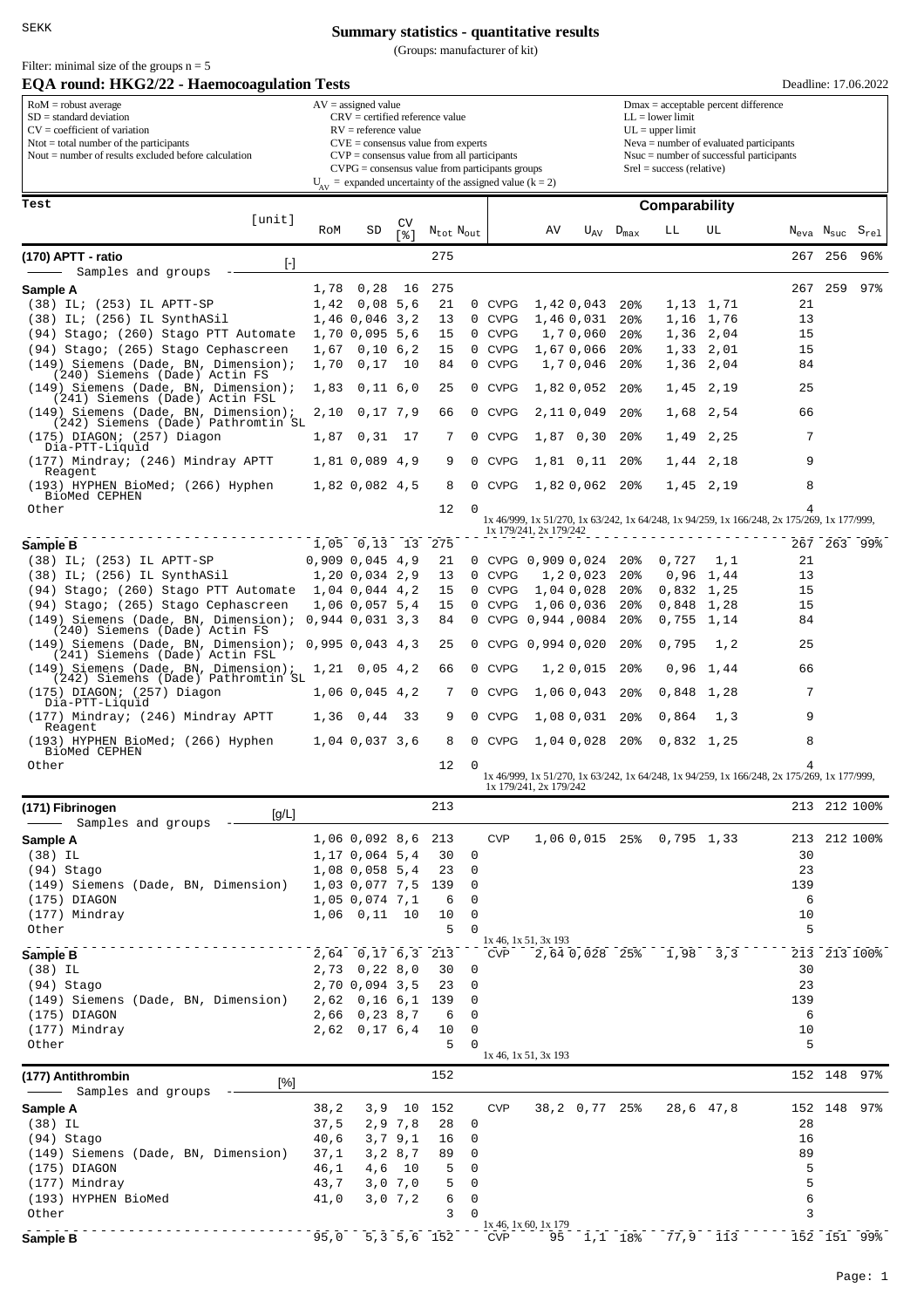## **Summary statistics - quantitative results**

(Groups: manufacturer of kit)

Filter: minimal size of the groups  $n = 5$ 

| EQA round: HKG2/22 - Haemocoagulation Tests                                    |              |                                     |                         |                                   |                   |                          |                                            |                             |                                  |      |                                                                                           |           |                                     | Deadline: 17.06.2022 |  |
|--------------------------------------------------------------------------------|--------------|-------------------------------------|-------------------------|-----------------------------------|-------------------|--------------------------|--------------------------------------------|-----------------------------|----------------------------------|------|-------------------------------------------------------------------------------------------|-----------|-------------------------------------|----------------------|--|
| Test                                                                           |              |                                     |                         |                                   |                   | Comparability            |                                            |                             |                                  |      |                                                                                           |           |                                     |                      |  |
| [unit]                                                                         | RoM          | SD                                  | CV<br>$\lceil 8 \rceil$ | $N_{\text{tot}}$ $N_{\text{out}}$ |                   |                          | AV                                         |                             | $U_{\text{AV}}$ $D_{\text{max}}$ | LL   | UL                                                                                        |           | $\rm N_{\rm eva}$ $\rm N_{\rm suc}$ | $S_{rel}$            |  |
| (177) Antithrombin<br>$[\%]$                                                   |              |                                     |                         | 152                               |                   |                          |                                            |                             |                                  |      |                                                                                           |           | 152 148                             | $97$ %               |  |
| Samples and groups                                                             |              |                                     |                         |                                   |                   |                          |                                            |                             |                                  |      |                                                                                           |           |                                     |                      |  |
| Sample B<br>$(38)$ IL                                                          | 95,0<br>96,9 |                                     | 5, 3, 5, 6<br>4,0 4,1   | 152<br>28                         | 0                 | <b>CVP</b>               |                                            | 95 1,1 18%                  |                                  |      | 77,9 113                                                                                  | 28        |                                     | 152 151 99%          |  |
| (94) Stago                                                                     | 97,3         |                                     | 6,5 6,7                 | 16                                | 0                 |                          |                                            |                             |                                  |      |                                                                                           | 16        |                                     |                      |  |
| (149) Siemens (Dade, BN, Dimension)                                            | 93,0         |                                     | $4, 1$ $4, 5$           | 89                                | 0                 |                          |                                            |                             |                                  |      |                                                                                           | 89        |                                     |                      |  |
| $(175)$ DIAGON<br>(177) Mindray                                                | 103          | 0,440,43                            |                         | 5                                 | 0<br>0            |                          |                                            |                             |                                  |      |                                                                                           | 5<br>5    |                                     |                      |  |
| (193) HYPHEN BioMed                                                            | 97,3<br>98,2 |                                     | 5, 1, 5, 3<br>1,7 1,7   | 5<br>6                            | 0                 |                          |                                            |                             |                                  |      |                                                                                           | 6         |                                     |                      |  |
| Other                                                                          |              |                                     |                         | 3                                 | 0                 |                          |                                            |                             |                                  |      |                                                                                           | 3         |                                     |                      |  |
|                                                                                |              |                                     |                         | 285                               |                   |                          | 1x 46, 1x 60, 1x 179                       |                             |                                  |      |                                                                                           |           | 285 278                             | 98%                  |  |
| (172) Prothrombin test (INR)<br>$[\cdot]$<br>Samples and groups                |              |                                     |                         |                                   |                   |                          |                                            |                             |                                  |      |                                                                                           |           |                                     |                      |  |
| Sample A                                                                       | 1,69         | 0,17                                | 10                      | 285                               |                   |                          |                                            |                             |                                  |      |                                                                                           | 285       | 278                                 | 98%                  |  |
| $(3)$ Coagulometr (trom. rabbit br.);<br>(94) Stago                            |              | 2,00 0,073 3,6                      |                         | 31                                |                   | 0 CVPG                   |                                            | 1,90,062                    | 20%                              |      | 1,52 2,28                                                                                 | 31        |                                     |                      |  |
| $(3)$ Coagulometr (trom. rabbit br.);<br>$(175)$ DIAGON                        | 1,92         | 0,26                                | 14                      | 8                                 |                   | 0 CVPG                   |                                            | 1,90,062                    | 20 <sub>8</sub>                  |      | 1,52 2,28                                                                                 | 8         |                                     |                      |  |
| $(38)$ IL                                                                      |              | 1,79 0,079 4,4                      |                         | 36                                | $\mathbf{0}$      | <b>CVP</b>               |                                            | 1,650,021                   | 20 <sub>8</sub>                  |      | 1,32 1,98                                                                                 | 36        |                                     |                      |  |
| (149) Siemens (Dade, BN, Dimension)                                            |              | $1,63$ 0,10 6,1                     |                         | 181                               | $\mathbf{0}$      | <b>CVP</b>               |                                            | 1,65 0,021                  | 20%                              |      | 1,32 1,98                                                                                 | 181       |                                     |                      |  |
| (177) Mindray<br>Other                                                         |              | 1,39 0,067 4,8                      |                         | 11<br>18                          | $\mathbf{0}$<br>0 | <b>CVP</b>               |                                            | 1,65 0,021 20%              |                                  |      | 1,32 1,98                                                                                 | 11<br>18  |                                     |                      |  |
|                                                                                |              |                                     |                         |                                   |                   |                          |                                            |                             |                                  |      | 3x 3/46, 1x 3/51, 2x 3/64, 4x 3/149, 1x 3/166, 4x 3/999, 2x 94, 1x 175                    |           |                                     |                      |  |
| Sample B                                                                       |              | $1,00$ 0,049 4,9                    |                         | 285                               |                   | <b>CVP</b>               |                                            | 1,0071 20%                  |                                  | 0,8  | 1,2                                                                                       |           |                                     | 285 285 100%         |  |
| $(38)$ IL<br>(94) Stago                                                        |              | $0,964$ 0,025 2,6<br>1,05 0,028 2,7 |                         | 36<br>33                          | 0<br>0            |                          |                                            |                             |                                  |      |                                                                                           | 36<br>33  |                                     |                      |  |
| (149) Siemens (Dade, BN, Dimension)                                            |              | $0,998$ 0,044 4,4                   |                         | 185                               | 0                 |                          |                                            |                             |                                  |      |                                                                                           | 185       |                                     |                      |  |
| $(175)$ DIAGON                                                                 |              | $1,04$ 0,03 2,9                     |                         | 9                                 | 0                 |                          |                                            |                             |                                  |      |                                                                                           | 9         |                                     |                      |  |
| (177) Mindray                                                                  |              | $0,999$ $0,046$ $4,6$               |                         | 11                                | 0                 |                          |                                            |                             |                                  |      |                                                                                           | 11        |                                     |                      |  |
| Other                                                                          |              |                                     |                         | 11                                | $\Omega$          |                          | 3x 46, 1x 51, 2x 64, 1x 166, 4x 999        |                             |                                  |      |                                                                                           | 11        |                                     |                      |  |
| (179) Prothrombin test (ratio)<br>H                                            |              |                                     |                         | 284                               |                   |                          |                                            |                             |                                  |      |                                                                                           | 284       | 276                                 | $97$ %               |  |
| Samples and groups<br>Sample A                                                 | 1,66         | 0,17                                | 10                      | 284                               |                   |                          |                                            |                             |                                  |      |                                                                                           |           | 284 276                             | 97%                  |  |
| $(3)$ Coagulometr (trom. rabbit br.);                                          |              | 1,94 0,074 3,8                      |                         | 29                                |                   | 0 CVPG                   |                                            | 1,830,064                   | 20%                              | 1,46 | 2, 2                                                                                      | 29        |                                     |                      |  |
| (94) Stago<br>$(3)$ Coagulometr (trom. rabbit br.);                            |              |                                     |                         | 7                                 |                   | 0 CVPG                   |                                            | 1,830,064                   | 20 <sub>8</sub>                  |      | 2, 2                                                                                      | 7         |                                     |                      |  |
| (175) DIAGON                                                                   | 1,69         | 0,13,7,5                            |                         |                                   |                   |                          |                                            |                             |                                  | 1,46 |                                                                                           |           |                                     |                      |  |
| $(38)$ IL                                                                      |              | 1,80 0,083 4,6                      |                         | 36                                | $\mathbf{0}$      | <b>CVP</b>               |                                            | 1,630,023                   | 20 <sub>8</sub>                  |      | $1,3 \quad 1,96$                                                                          | 36        |                                     |                      |  |
| (149) Siemens (Dade, BN, Dimension)<br>(177) Mindray                           |              | $1,61$ 0,10 6,4<br>1,38 0,069 5,0   |                         | 182<br>10                         | $\mathbf{0}$<br>0 | <b>CVP</b><br><b>CVP</b> |                                            | 1,630,023<br>1,63 0,023 20% | 20%                              |      | $1,3 \quad 1,96$<br>$1,3 \quad 1,96$                                                      | 182<br>10 |                                     |                      |  |
| Other                                                                          |              |                                     |                         | 20                                | 1                 |                          |                                            |                             |                                  |      |                                                                                           | 20        |                                     |                      |  |
| Sample B                                                                       |              | $1,00$ 0,048 4,8                    |                         | 284                               |                   | CVP                      |                                            | 1,0070 20%                  |                                  | 0, 8 | 1x 3/27, 3x 3/46, 1x 3/51, 2x 3/64, 2x 3/149, 1x 3/166, 4x 3/999, 3x 94, 3x 175<br>1,2    |           |                                     | 284 284 100%         |  |
| $(38)$ IL                                                                      |              | 0,964 0,025 2,6                     |                         | 36                                | 0                 |                          |                                            |                             |                                  |      |                                                                                           | 36        |                                     |                      |  |
| (94) Stago                                                                     |              | 1,05 0,028 2,7                      |                         | 32                                | 0                 |                          |                                            |                             |                                  |      |                                                                                           | 32        |                                     |                      |  |
| (149) Siemens (Dade, BN, Dimension)                                            |              | 0,997,0,044,4,5                     |                         | 184                               | 0                 |                          |                                            |                             |                                  |      |                                                                                           | 184       |                                     |                      |  |
| (175) DIAGON                                                                   |              | 1,05 0,037 3,5                      |                         | 10                                | 0<br>0            |                          |                                            |                             |                                  |      |                                                                                           | 10<br>10  |                                     |                      |  |
| (177) Mindray<br>Other                                                         |              | $0,986$ $0,048$ $4,9$               |                         | 10<br>12                          | 0                 |                          |                                            |                             |                                  |      |                                                                                           | 12        |                                     |                      |  |
|                                                                                |              |                                     |                         |                                   |                   |                          | 1x 27, 3x 46, 1x 51, 2x 64, 1x 166, 4x 999 |                             |                                  |      |                                                                                           |           |                                     |                      |  |
| (173) Thrombin time (time)<br>[S]<br>Samples and groups                        |              |                                     |                         | 138                               |                   |                          |                                            |                             |                                  |      |                                                                                           |           |                                     | 116 114 98%          |  |
| Sample A                                                                       | 17,4         |                                     | 3,0 18                  | 138                               |                   |                          |                                            |                             |                                  |      |                                                                                           |           |                                     | 116 114 98%          |  |
| $(3)$ Thrombin units: 1,5 IU/mL (NIH);                                         | 17,2         | 0, 29, 1, 7                         |                         | 13                                |                   | 0 CVPG                   |                                            | $17,2$ 0,20                 | 20%                              |      | 13,7 20,7                                                                                 | 13        |                                     |                      |  |
| (94) Stago<br>$(3)$ Thrombin units: 1,5 IU/mL (NIH);                           |              | 20,3 0,52 2,6                       |                         | 7                                 |                   | 0 CVPG                   |                                            | 20,3 0,50                   | 20%                              |      | 16,2 24,4                                                                                 | 7         |                                     |                      |  |
| (149) Siemens (Dade, BN, Dimension)<br>$(5)$ Thrombin units: 2,5 IU/mL (NIH);  |              | $15,7$ 0,79 5,0                     |                         | 77                                |                   | 0 CVPG                   |                                            | $15,7$ 0,22                 | 20%                              |      | 12,5 18,9                                                                                 | 77        |                                     |                      |  |
| (149) Siemens (Dade, BN, Dimension)                                            |              |                                     |                         |                                   |                   |                          |                                            |                             |                                  |      |                                                                                           |           |                                     |                      |  |
| $(6)$ Thrombin units: 3 IU/mL $(NIH)$ ;<br>(38) IL                             | 25,4         |                                     | 1,9 7,6                 | 19                                |                   | 0 CVPG                   | 25,4                                       |                             | 1,1 20%                          |      | 20,3 30,5                                                                                 | 19        |                                     |                      |  |
| Other                                                                          |              |                                     |                         | 22                                | 0                 |                          |                                            |                             |                                  |      | 1x 1/38, 1x 1/46, 1x 1/94, 3x 1/149, 1x 1/175, 1x 1/179, 1x 2/149, 1x 2/193, 3x 5/179, 1x | $\Omega$  |                                     |                      |  |
|                                                                                |              |                                     |                         |                                   |                   |                          | 6/998, 1x 7/38, 3x 7/175, 4x 8/177         |                             |                                  |      |                                                                                           |           |                                     |                      |  |
| Sample B                                                                       | 16,8         | 15,7 1,3 8,2 138                    |                         | 13                                |                   | 0 CVPG                   |                                            |                             |                                  |      |                                                                                           | 13        |                                     | 116 116 100%         |  |
| $(3)$ Thrombin units: 1,5 IU/mL $(NIH)$ ;<br>(94) Stago                        |              | 0, 39, 2, 3                         |                         |                                   |                   |                          |                                            | 16,8 0,27 20%               |                                  |      | 13,4 20,2                                                                                 |           |                                     |                      |  |
| $(3)$ Thrombin units: 1,5 IU/mL (NIH);<br>(149) Siemens (Dade, BN, Dimension)  | 19,2         | 0,89,4,6                            |                         | 7                                 |                   | 0 CVPG                   |                                            | 19,2 0,86                   | 20%                              |      | 15,3 23,1                                                                                 | 7         |                                     |                      |  |
| $(5)$ Thrombin units: 2,5 IU/mL (NIH);                                         | 15,0         | $0,68$ 4,5                          |                         | 77                                |                   | 0 CVPG                   |                                            | 15 0,19                     | 20%                              | 12   | 18                                                                                        | 77        |                                     |                      |  |
| (149) Siemens (Dade, BN, Dimension)<br>$(6)$ Thrombin units: 3 IU/mL $(NIH)$ ; |              | 16,5 0,81 4,9                       |                         | 19                                |                   | 0 CVPG                   |                                            | $16,5$ 0,46 20%             |                                  |      | $13, 2$ 19,8                                                                              | 19        |                                     |                      |  |
| $(38)$ IL                                                                      |              |                                     |                         |                                   |                   |                          |                                            |                             |                                  |      |                                                                                           |           |                                     |                      |  |
| Other                                                                          |              |                                     |                         | 22                                | 0                 |                          | 6/998, 1x 7/38, 3x 7/175, 4x 8/177         |                             |                                  |      | 1x 1/38, 1x 1/46, 1x 1/94, 3x 1/149, 1x 1/175, 1x 1/179, 1x 2/149, 1x 2/193, 3x 5/179, 1x | $\Omega$  |                                     |                      |  |